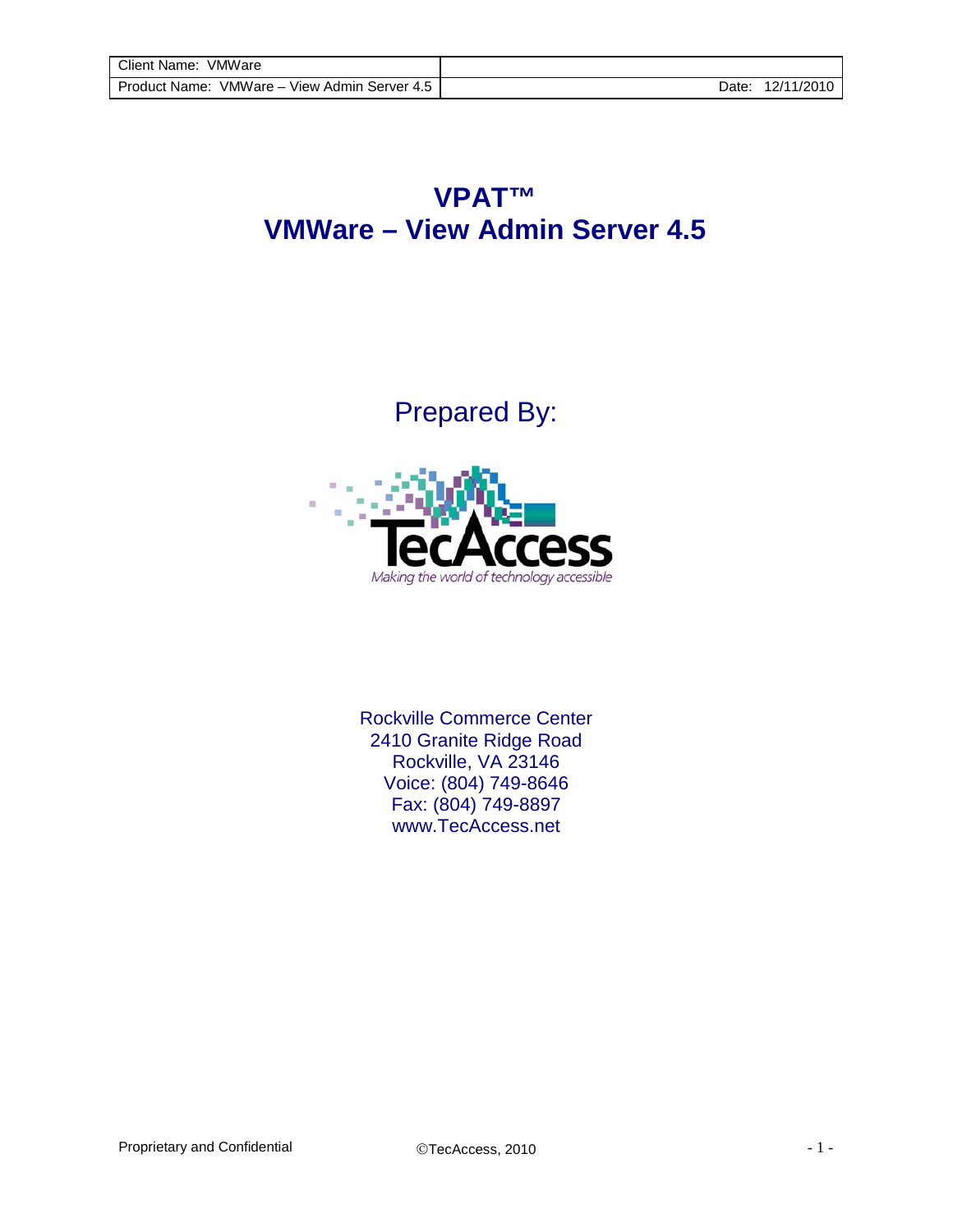## **VPAT**

**Product:** VMWare – View Admin Server 4.5 **Components covered:** View Admin Server 4.5 **Contact for more information:** [http://www.VMWare.com](http://www.vmware.com) **Date:** December 11, 2010

| <b>Summary of Voluntary Product Accessibility Template</b>                      |                                           |                                                   |  |
|---------------------------------------------------------------------------------|-------------------------------------------|---------------------------------------------------|--|
| <b>Criteria</b>                                                                 | <b>Supporting</b><br><b>Features</b>      | <b>Remarks and Explanations</b>                   |  |
| Section 1194.21 Software<br><b>Applications and Operating</b><br><b>Systems</b> | <b>Supports with</b><br><b>Exceptions</b> | Please reference the included<br>1194.21 section. |  |
| Section 1194.22 Web-based<br>Internet Information and<br>Applications           | <b>Supports with</b><br><b>Exceptions</b> | Please reference the included<br>1194.22 section. |  |
| Section 1194.23<br>Telecommunications<br>Products                               | <b>Not Applicable</b>                     |                                                   |  |
| Section 1194.24 Video and<br><b>Multimedia Products</b>                         | <b>Not Applicable</b>                     |                                                   |  |
| Section 1194.25 Self-<br>contained, Closed Products                             | <b>Not Applicable</b>                     |                                                   |  |
| Section 1194.26 Desktop<br>and Portable Computers                               | <b>Not Applicable</b>                     |                                                   |  |
| Section 1194.31 Functional<br>Performance Criteria                              | <b>Supports with</b><br><b>Exceptions</b> | Please reference the included<br>1194.31 section  |  |
| Section 1194.41 Information,<br>Documentation and Support                       | <b>Supports</b>                           | Please reference the included<br>1194.41 section. |  |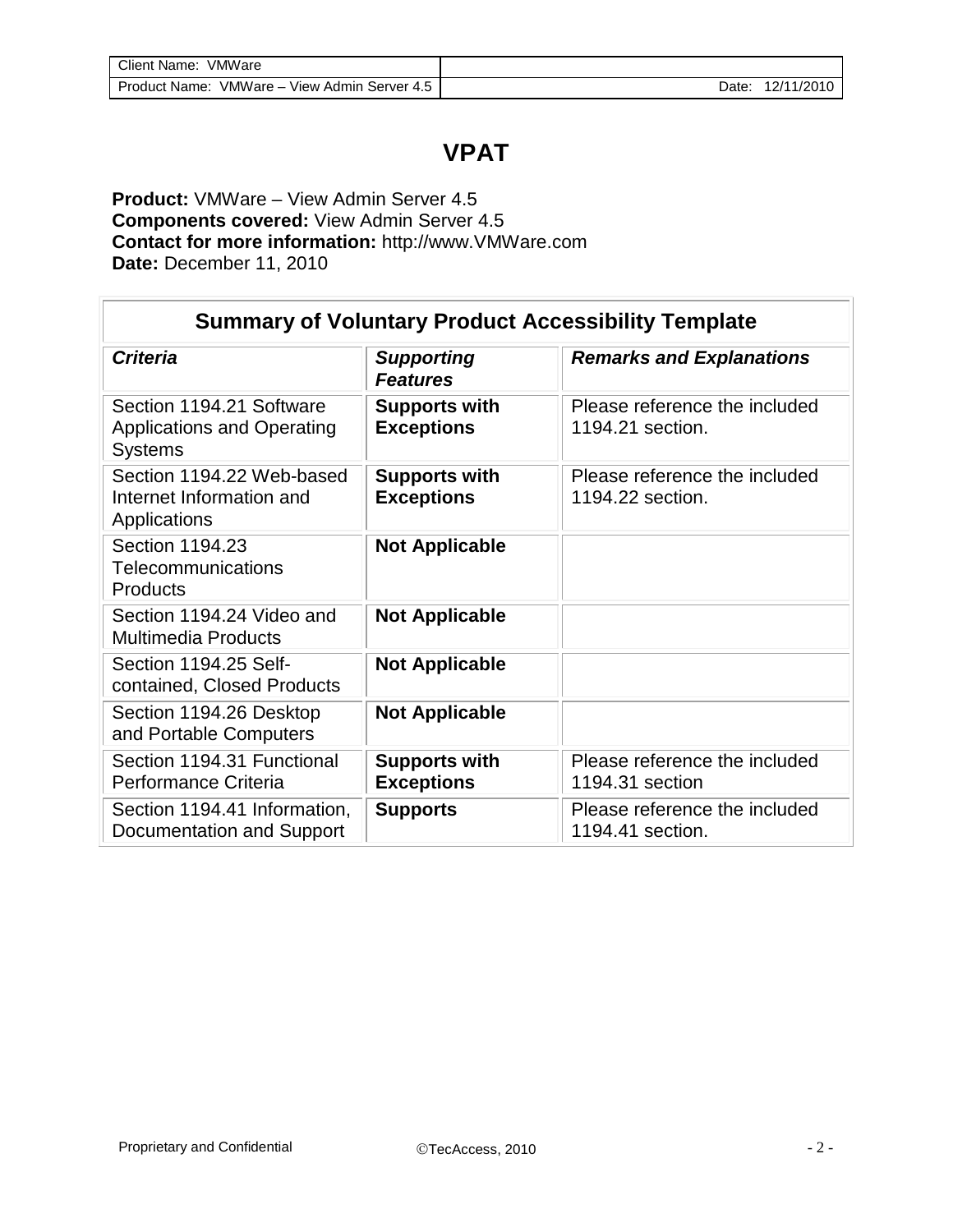| Client Name: VMWare                          |       |            |
|----------------------------------------------|-------|------------|
| Product Name: VMWare – View Admin Server 4.5 | Date: | 12/11/2010 |

| <b>Supporting Features (second column on VPAT)</b>                         |                                                                                                                                                                                                                                                                                                                                              |  |
|----------------------------------------------------------------------------|----------------------------------------------------------------------------------------------------------------------------------------------------------------------------------------------------------------------------------------------------------------------------------------------------------------------------------------------|--|
| <b>Supports</b>                                                            | Use this language when you determine the product<br>fully meets the letter and intent of the Criteria.                                                                                                                                                                                                                                       |  |
| <b>Supports with Exceptions</b>                                            | Use this language when you determine the product<br>does not fully meet the letter and intent of the<br>Criteria, but provides some level of access relative<br>to the Criteria.                                                                                                                                                             |  |
| <b>Supports through Equivalent</b><br><b>Facilitation</b>                  | Use this language when you have identified an<br>alternate way to meet the intent of the Criteria or<br>when the product does not fully meet the intent of<br>the Criteria.                                                                                                                                                                  |  |
| <b>Supports when combined with</b><br><b>Compatible AT</b>                 | Use this language when you determine the product<br>fully meets the letter and intent of the Criteria when<br>used in combination with Compatible AT. For<br>example, many software programs can provide<br>speech output when combined with a compatible<br>screen reader (commonly used assistive<br>technology for people who are blind). |  |
| <b>Does not Support</b>                                                    | Use this language when you determine the product<br>does not meet the letter or intent of the Criteria.                                                                                                                                                                                                                                      |  |
| <b>Not Applicable</b>                                                      | Use this language when you determine that the<br>Criteria do not apply to the specific product.                                                                                                                                                                                                                                              |  |
| <b>Not Applicable - Fundamental</b><br><b>Alteration Exception Applies</b> | Use this language when you determine a<br>Fundamental Alteration of the product would be<br>required to meet the Criteria (see the access board<br>standards for the definition of "fundamental<br>alteration").                                                                                                                             |  |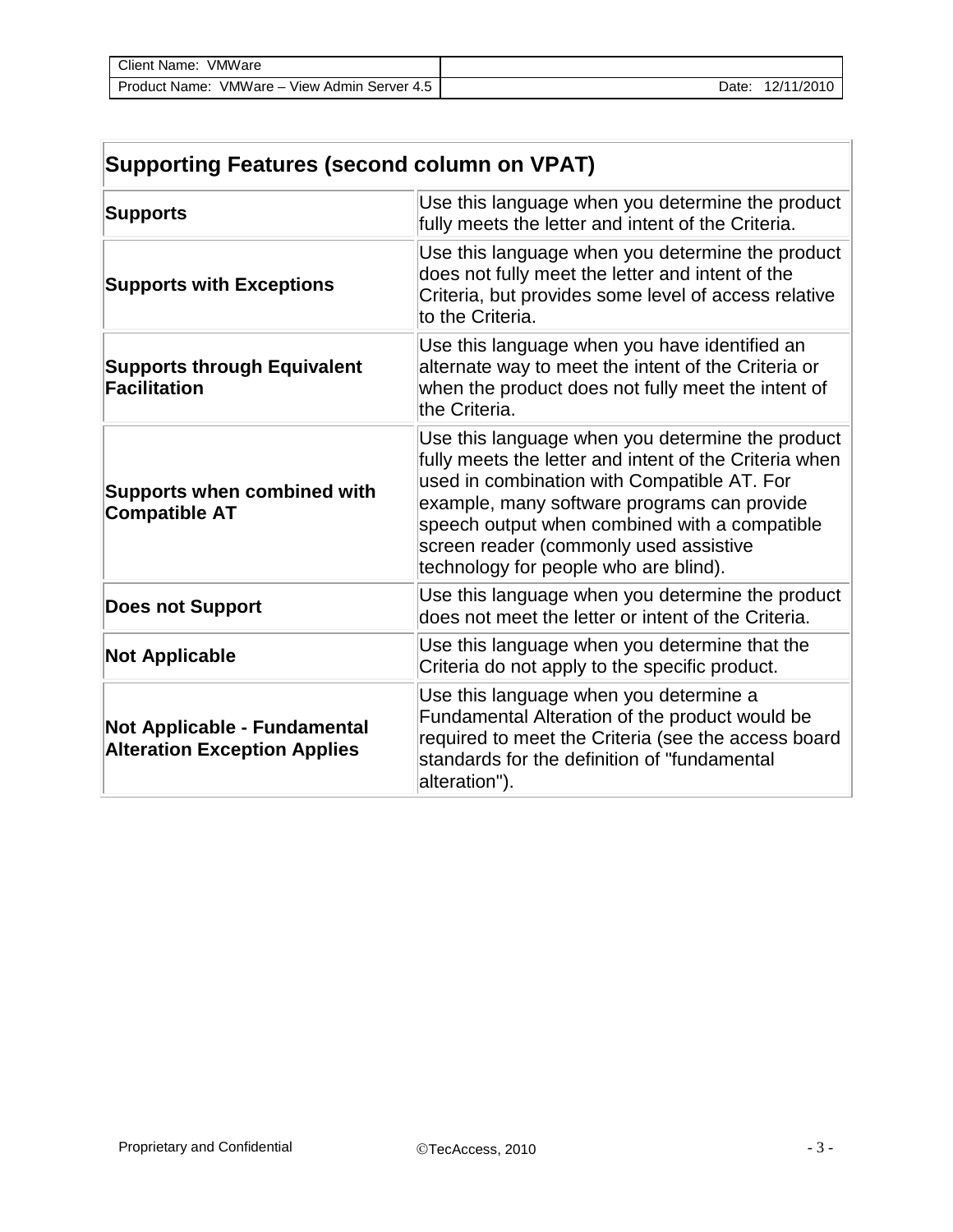| Client Name: VMWare                          |       |            |
|----------------------------------------------|-------|------------|
| Product Name: VMWare – View Admin Server 4.5 | Date: | 12/11/2010 |

| 1194.21 Software Applications and Operating Systems                                                                                                                                                                                                                                                                                                                                                                                                                                                                                                                                               |                                              |                                                                                                                                                                                                                 |  |
|---------------------------------------------------------------------------------------------------------------------------------------------------------------------------------------------------------------------------------------------------------------------------------------------------------------------------------------------------------------------------------------------------------------------------------------------------------------------------------------------------------------------------------------------------------------------------------------------------|----------------------------------------------|-----------------------------------------------------------------------------------------------------------------------------------------------------------------------------------------------------------------|--|
| <b>Criteria</b>                                                                                                                                                                                                                                                                                                                                                                                                                                                                                                                                                                                   | <b>Supporting</b><br><b>Features</b>         | <b>Remarks and explanations</b>                                                                                                                                                                                 |  |
| (a) When software is designed to<br>run on a system that has a<br>keyboard, product functions shall be<br>executable from a keyboard where<br>the function itself or the result of<br>performing a function can be<br>discerned textually.                                                                                                                                                                                                                                                                                                                                                        | <b>Supports</b><br>with<br><b>Exceptions</b> | The Web-based Flash GUI does not<br>allow keyboard access to all screens<br>and all functions.<br>For example, a user can move from<br>one section of the screen to another<br>but requires the use of a mouse. |  |
| (b) Applications shall not disrupt or<br>disable activated features of other<br>products that are identified as<br>accessibility features, where those<br>features are developed and<br>documented according to industry<br>standards. Applications also shall<br>not disrupt or disable activated<br>features of any operating system<br>that are identified as accessibility<br>features where the application<br>programming interface for those<br>accessibility features has been<br>documented by the manufacturer of<br>the operating system and is<br>available to the product developer. | <b>Does Not</b><br><b>Support</b>            | The Web-based Flash GUI does not<br>honor or extend any Windows high<br>contrast settings and does not allow<br>large font settings.                                                                            |  |
| (c) A well-defined on-screen<br>indication of the current focus shall<br>be provided that moves among<br>interactive interface elements as the<br>input focus changes. The focus shall<br>be programmatically exposed so<br>that Assistive Technology can track<br>focus and focus changes.                                                                                                                                                                                                                                                                                                       | <b>Supports</b><br>with<br><b>Exceptions</b> | The Web-based Flash GUI does not<br>always provide accurate indicators of<br>focus on the current screen.                                                                                                       |  |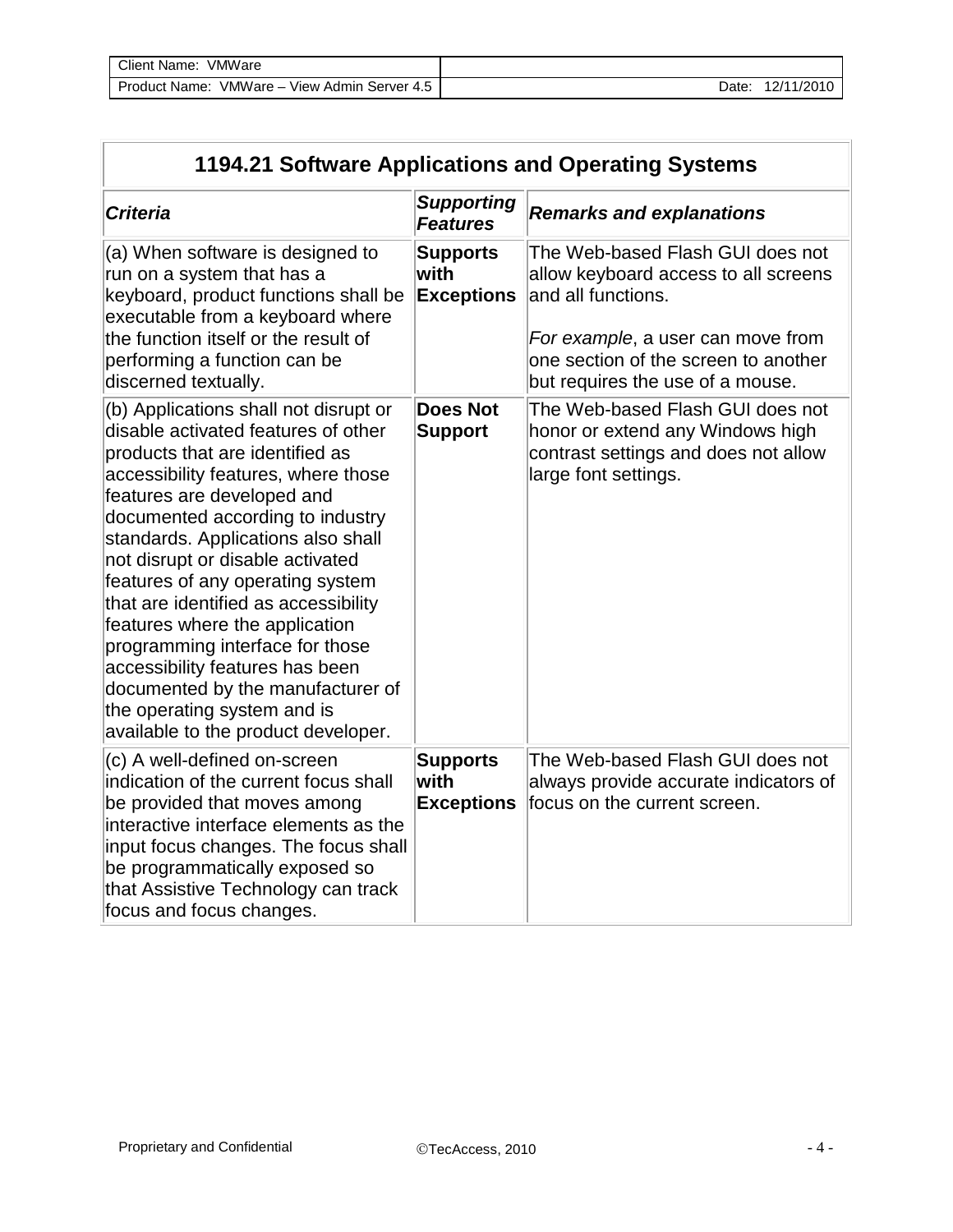| VMWare<br>Client Name:                          |       |            |
|-------------------------------------------------|-------|------------|
| VMWare - View Admin Server 4.5<br>Product Name: | Date: | 12/11/2010 |

| (d) Sufficient information about a<br>user interface element including the<br>identity, operation and state of the<br>element shall be available to<br>Assistive Technology. When an<br>image represents a program<br>element, the information conveyed<br>by the image must also be available<br>in text. | <b>Supports</b><br>with<br><b>Exceptions</b> | The Web-based Flash GUI does not<br>always present accurate information<br>to the user of Assistive Technology.                                                          |
|------------------------------------------------------------------------------------------------------------------------------------------------------------------------------------------------------------------------------------------------------------------------------------------------------------|----------------------------------------------|--------------------------------------------------------------------------------------------------------------------------------------------------------------------------|
| (e) When bitmap images are used to<br>identify controls, status indicators, or<br>other programmatic elements, the<br>meaning assigned to those images<br>shall be consistent throughout an<br>application's performance.                                                                                  | Supports                                     | Bitmap images are used in a<br>consistent manner.                                                                                                                        |
| (f) Textual information shall be<br>provided through operating system<br>functions for displaying text. The<br>minimum information that shall be<br>made available is text content, text<br>input caret location, and text<br>attributes.                                                                  | <b>Supports</b><br>with<br><b>Exceptions</b> | Not all text is displayed as text, some<br>text is displayed as an image and<br>content of the text is not made<br>available to Assistive Technology.                    |
| (g) Applications shall not override<br>user selected contrast and color<br>selections and other individual<br>display attributes.                                                                                                                                                                          | Does not<br><b>Support</b>                   | The Web-based Flash GUI does not<br>honor or extend all Windows high<br>contrast or large font settings.<br>See 1194.21(b)                                               |
| (h) When animation is displayed, the <b>Not</b><br>information shall be displayable in at <b>Applicable</b><br>least one non-animated presentation<br>mode at the option of the user.                                                                                                                      |                                              | There is no animation in the<br>application.                                                                                                                             |
| $(i)$ Color coding shall not be used as<br>the only means of conveying<br>information, indicating an action,<br>prompting a response, or<br>distinguishing a visual element.                                                                                                                               | <b>Supports</b>                              | This product does not use color<br>coding as the only means to convey<br>information, indicating an action,<br>prompting responses or distinguishing<br>visual elements. |
| $(i)$ When a product permits a user to<br>adjust color and contrast settings, a<br>variety of color selections capable of<br>producing a range of contrast levels<br>shall be provided.                                                                                                                    | <b>Not</b><br><b>Applicable</b>              | The Web-based Flash GUI does not<br>permit a user to adjust color or<br>contrast settings.                                                                               |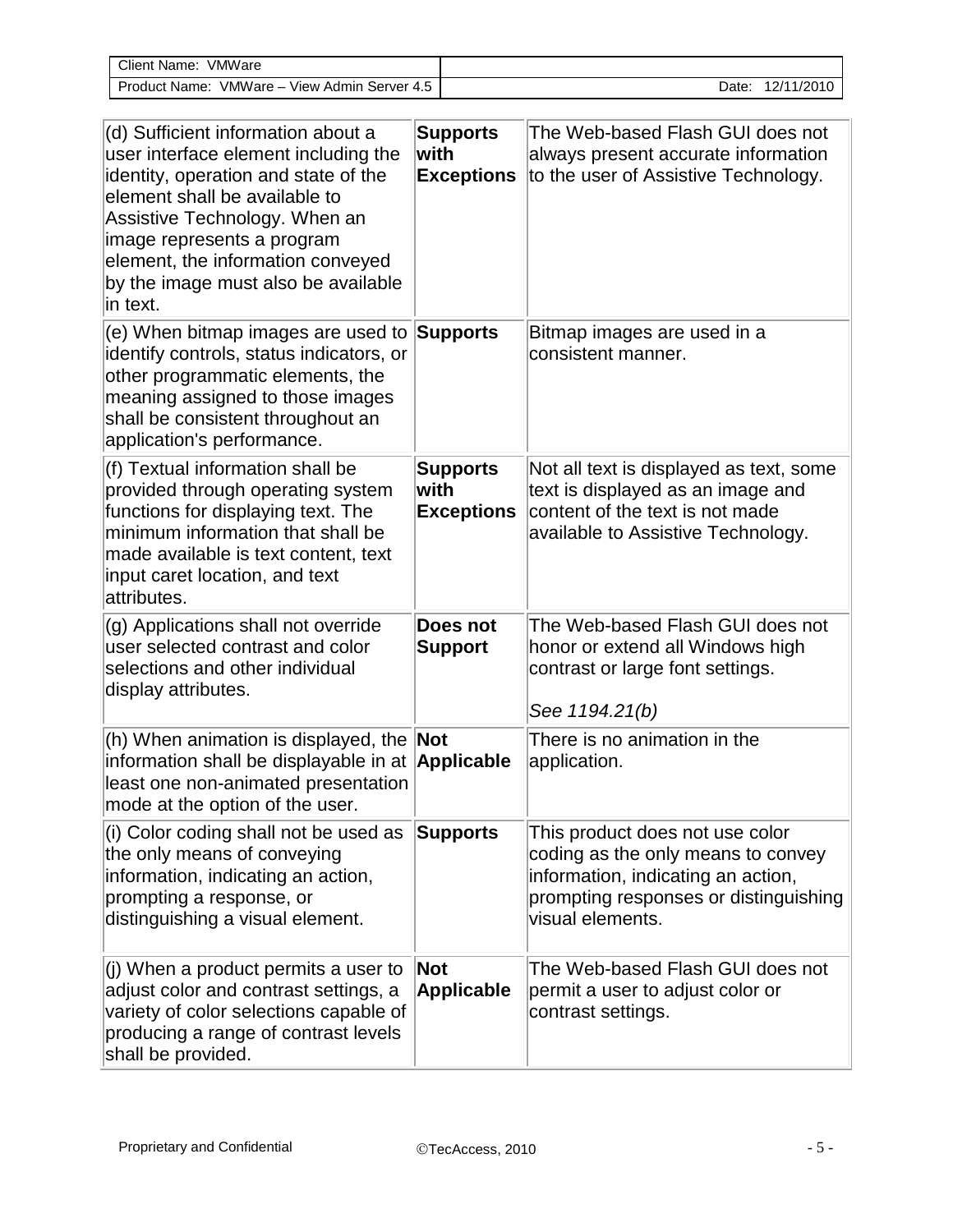| <b>Client</b><br>VMWare<br>: Name:                |       |            |
|---------------------------------------------------|-------|------------|
| VMWare-<br>View Admin Server 4.5<br>Product Name: | Date: | 12/11/2010 |

| $\vert$ (k) Software shall not use flashing or Supports<br>blinking text, objects, or other<br>elements having a flash or blink<br>frequency greater than 2 Hz and<br>llower than 55 Hz.                                                                         |                                              | No flashing or blinking text is used in<br>this product.                                                                                                                                            |
|------------------------------------------------------------------------------------------------------------------------------------------------------------------------------------------------------------------------------------------------------------------|----------------------------------------------|-----------------------------------------------------------------------------------------------------------------------------------------------------------------------------------------------------|
| (I) When electronic forms are used,<br>the form shall allow people using<br>Assistive Technology to access the<br>information, field elements, and<br>functionality required for completion<br>and submission of the form,<br>including all directions and cues. | <b>Supports</b><br>with<br><b>Exceptions</b> | Some of form fields are accessible but<br>some are lacking the information to<br>make the fields are accessible to<br>Assistive Technology (AT).<br>Note: Limitations outlined in<br>$1194.21(a)$ . |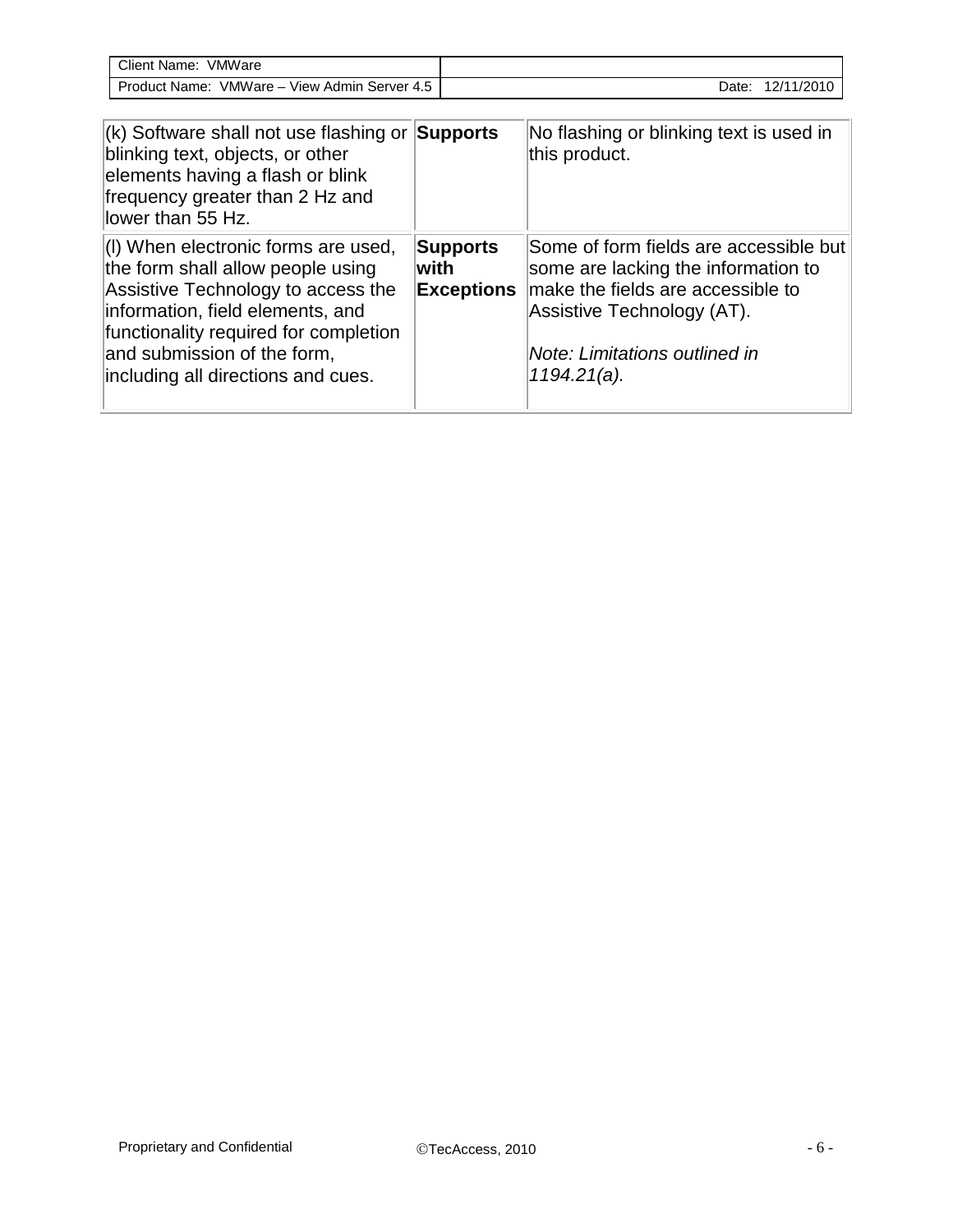| Client Name: VMWare                          |                  |
|----------------------------------------------|------------------|
| Product Name: VMWare – View Admin Server 4.5 | Date: 12/11/2010 |

| 1194.22 Web-based Internet information and applications                                                                                                                  |                                              |                                                                                          |  |
|--------------------------------------------------------------------------------------------------------------------------------------------------------------------------|----------------------------------------------|------------------------------------------------------------------------------------------|--|
| <b>Criteria</b>                                                                                                                                                          | <b>Supporting</b><br><b>Features</b>         | <b>Remarks and explanations</b>                                                          |  |
| (a) A text equivalent for every non-<br>text element shall be provided<br>(e.g., via "alt", "longdesc", or in<br>element content).                                       | <b>Supports</b><br>with<br><b>Exceptions</b> | Some images do not have<br>alternative text and are not<br>readable with screen readers. |  |
| (b) Equivalent alternatives for any<br>multimedia presentation shall be<br>synchronized with the<br>presentation.                                                        | <b>Not</b><br><b>Applicable</b>              | There is no multimedia.                                                                  |  |
| (c) Web pages shall be designed<br>so that all information conveyed<br>with color is also available without<br>color, for example from context or<br>markup.             | <b>Supports</b>                              | Color is not used as a sole means<br>of conveying information.                           |  |
| (d) Documents shall be organized<br>so they are readable without<br>requiring an associated style<br>sheet.                                                              | <b>Not</b><br><b>Applicable</b>              | The Web-based Flash GUI does<br>not use style sheets.                                    |  |
| (e) Redundant text links shall be<br>provided for each active region of<br>a server-side image map.                                                                      | <b>Not</b><br><b>Applicable</b>              | View Admin Server 4.5 does not<br>have server-side image maps.                           |  |
| (f) Client-side image maps shall be<br>provided instead of server-side<br>image maps except where the<br>regions cannot be defined with an<br>available geometric shape. | Not<br><b>Applicable</b>                     | View Admin Server 4.5 does not<br>have client-side image maps.                           |  |
| (g) Row and column headers shall<br>be identified for data tables.                                                                                                       | Does not<br><b>Support</b>                   | Row and column headers of data<br>tables do not have identifying<br>information.         |  |
| (h) Markup shall be used to<br>associate data cells and header<br>cells for data tables that have two<br>or more logical levels of row or<br>column headers.             | <b>Not</b><br><b>Applicable</b>              | Data tables do not have multilevel<br>columns or rows.                                   |  |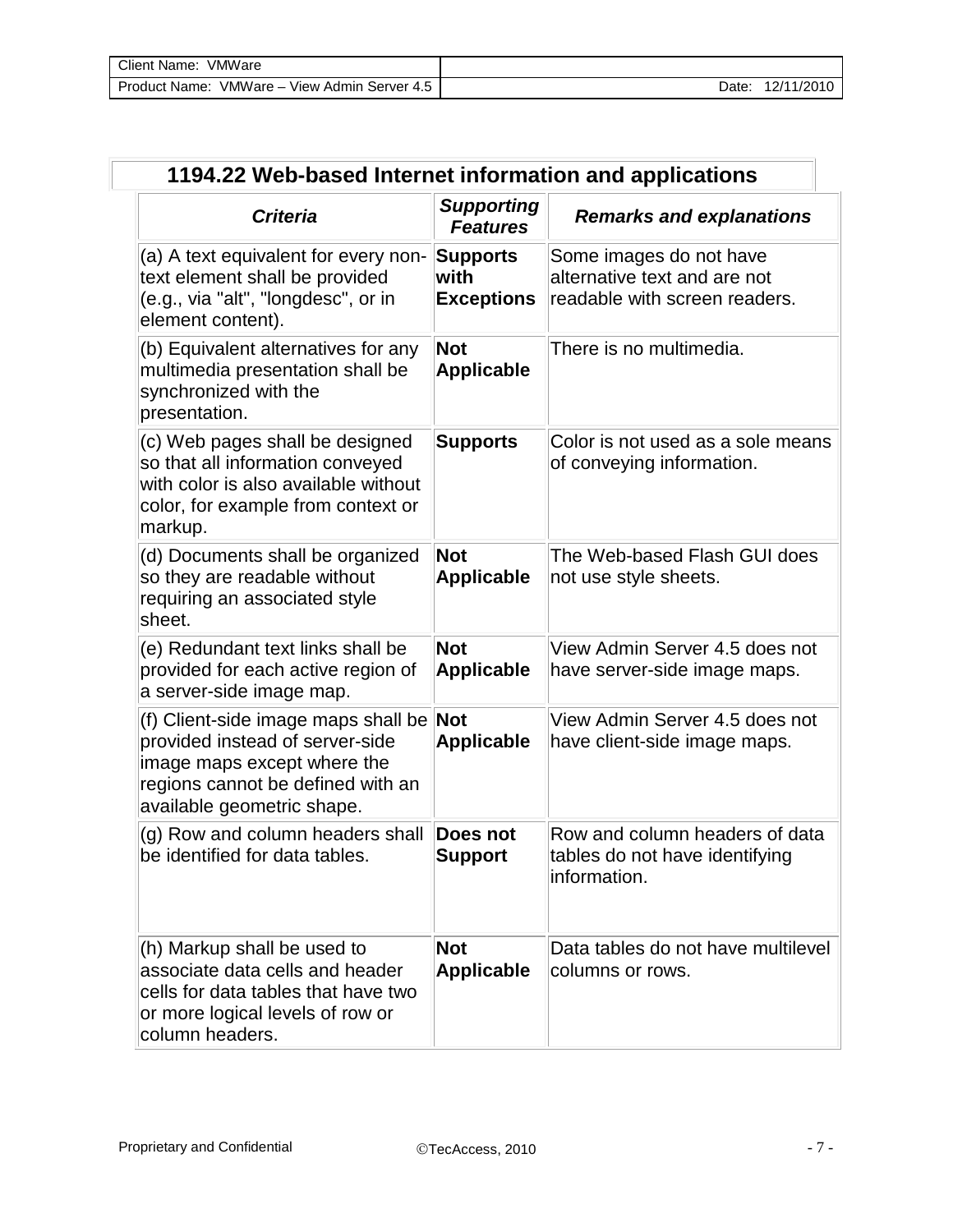| <b>Client Name:</b><br>VMWare                   |       |            |
|-------------------------------------------------|-------|------------|
| VMWare - View Admin Server 4.5<br>Product Name: | Date. | 12/11/2010 |

| (i) Frames shall be titled with text<br>that facilitates frame identification<br>and navigation.                                                                                                                                                                                                                            | <b>Not</b><br><b>Applicable</b>              | View Admin Server 4.5 does not<br>use frames.                                                                                                           |
|-----------------------------------------------------------------------------------------------------------------------------------------------------------------------------------------------------------------------------------------------------------------------------------------------------------------------------|----------------------------------------------|---------------------------------------------------------------------------------------------------------------------------------------------------------|
| (i) Pages shall be designed to<br>avoid causing the screen to flicker<br>with a frequency greater than 2 Hz<br>and lower than 55 Hz.                                                                                                                                                                                        | <b>Supports</b>                              | Pages do not flash or blink.                                                                                                                            |
| (k) A text-only page, with<br>equivalent information or<br>functionality, shall be provided to<br>make a web site comply with the<br>provisions of this part, when<br>compliance cannot be<br>accomplished in any other way.<br>The content of the text-only page<br>shall be updated whenever the<br>primary page changes. | <b>Not</b><br><b>Applicable</b>              |                                                                                                                                                         |
| (I) When pages utilize scripting<br>languages to display content, or to<br>create interface elements, the<br>information provided by the script<br>shall be identified with functional<br>text that can be read by Assistive<br>Technology.                                                                                 | Does not<br><b>Support</b>                   | Assistive technology and<br>keyboard users cannot access<br>scripted Flash interfaces.                                                                  |
| (m) When a web page requires<br>that an applet, plug-in or other<br>application be present on the client<br>system to interpret page content,<br>the page must provide a link to a<br>plug-in or applet that complies with<br>§1194.21(a) through (I).                                                                      | <b>Does Not</b><br><b>Support</b>            | The web page where the<br>application is embedded does not<br>provide a link to the Flash player.                                                       |
| (n) When electronic forms are<br>designed to be completed on-line,<br>the form shall allow people using<br>Assistive Technology to access<br>the information, field elements,<br>and functionality required for<br>completion and submission of the<br>form, including all directions and<br>cues.                          | <b>Supports</b><br>with<br><b>Exceptions</b> | Assistive technologies, such as<br>screen readers, may not be able<br>to identify and navigate to all form<br>elements to complete and submit<br>forms. |
| (o) A method shall be provided<br>that permits users to skip repetitive Support<br>navigation links.                                                                                                                                                                                                                        | Does not                                     | AT and keyboard users cannot<br>bypass repetitive navigation links.                                                                                     |

 $\overline{\phantom{a}}$  $\mathbf{I}$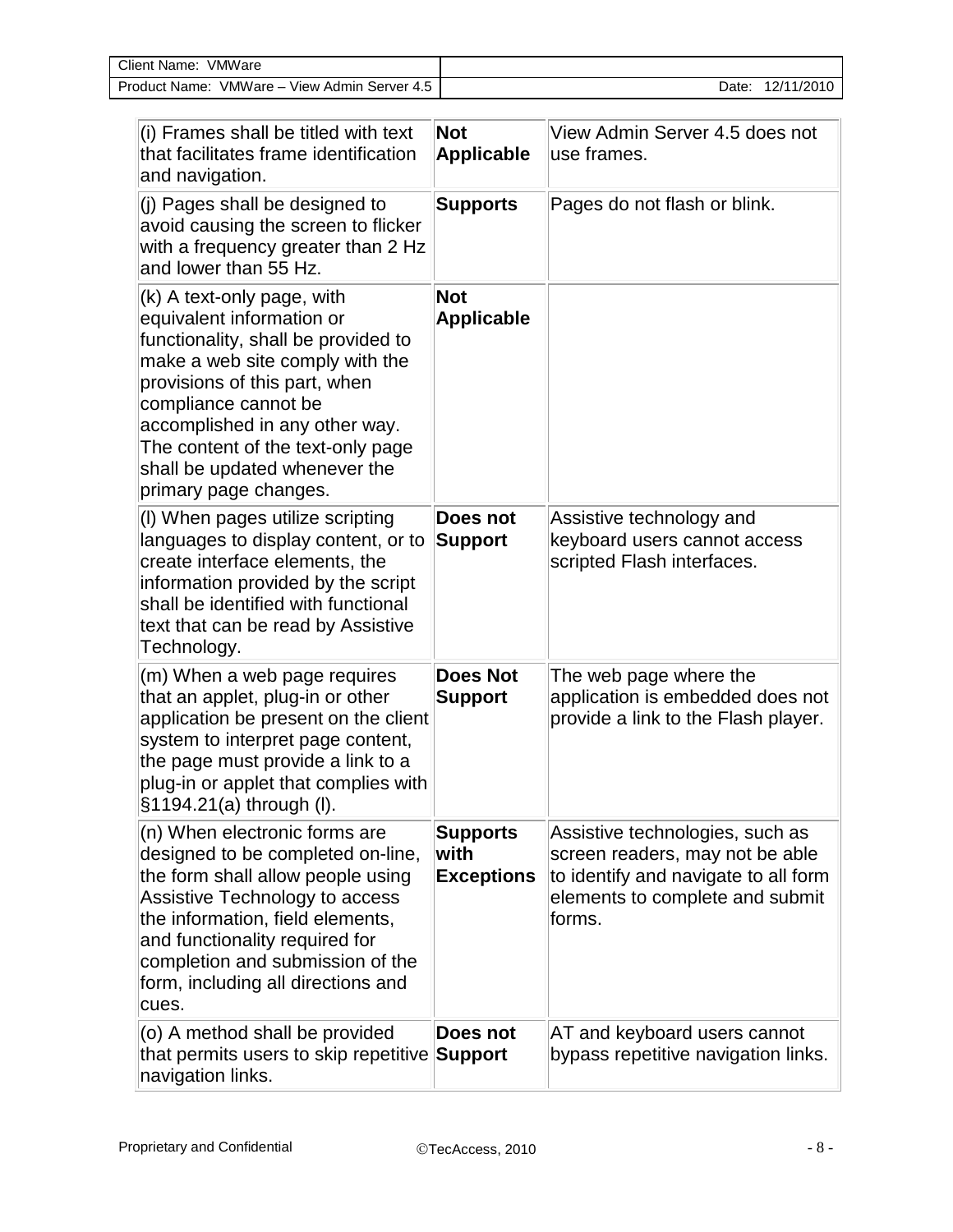| Client Name:<br>VMWare                                   |       |            |
|----------------------------------------------------------|-------|------------|
| View Admin<br>VMWare-<br>Product Name:<br>∟Server<br>4.5 | Date: | 12/11/2010 |

| $\parallel$ (p) When a timed response is<br>required, the user shall be alerted<br>and given sufficient time to<br>indicate more time is required. | INot<br>Applicable | View Admin Server 4.5 does not<br>require timed responses. |
|----------------------------------------------------------------------------------------------------------------------------------------------------|--------------------|------------------------------------------------------------|
|----------------------------------------------------------------------------------------------------------------------------------------------------|--------------------|------------------------------------------------------------|

| 1194.31 Functional performance criteria                                                                                                                                                                                                                                                                                             |                                              |                                                                                                                                                                                                             |
|-------------------------------------------------------------------------------------------------------------------------------------------------------------------------------------------------------------------------------------------------------------------------------------------------------------------------------------|----------------------------------------------|-------------------------------------------------------------------------------------------------------------------------------------------------------------------------------------------------------------|
| <b>Criteria</b>                                                                                                                                                                                                                                                                                                                     | <b>Supporting</b><br><b>Features</b>         | <b>Remarks and explanations</b>                                                                                                                                                                             |
| (a) At least one mode of operation<br>and information retrieval that does<br>not require user vision shall be<br>provided, or support for assistive<br>technology used by people who<br>are blind or visually impaired shall<br>be provided.                                                                                        | <b>Supports</b><br>with<br><b>Exceptions</b> | Some information retrieval processes<br>and/or operations require vision and<br>may not provide support for assistive<br>technologies.                                                                      |
| (b) At least one mode of operation<br>and information retrieval that does<br>not require visual acuity greater<br>than 20/70 shall be provided in<br>audio and enlarged print output<br>working together or independently,<br>or support for assistive technology<br>used by people who are visually<br>impaired shall be provided. | <b>Supports</b>                              | View Admin Server 4.5 allows<br>persons with less than 20/70 vision to<br>retrieve information and perform<br>product operations through audio,<br>enlarged print output, and/or assistive<br>technologies. |
| (c) At least one mode of operation<br>and information retrieval that does<br>not require user hearing shall be<br>provided, or support for assistive<br>technology used by people who<br>are deaf or hard of hearing shall<br>be provided.                                                                                          | <b>Supports</b>                              | User hearing is not required.                                                                                                                                                                               |
| (d) Where audio information is<br>important for the use of a product,<br>at least one mode of operation and<br>information retrieval shall be<br>provided in an enhanced auditory<br>fashion, or support for assistive<br>hearing devices shall be provided.                                                                        | <b>Not</b><br><b>Applicable</b>              | View Admin Server 4.5 does not<br>have audio information.                                                                                                                                                   |
| (e) At least one mode of operation<br>and information retrieval that does<br>not require user speech shall be<br>provided, or support for assistive                                                                                                                                                                                 | <b>Supports</b>                              | User speech is not required.                                                                                                                                                                                |